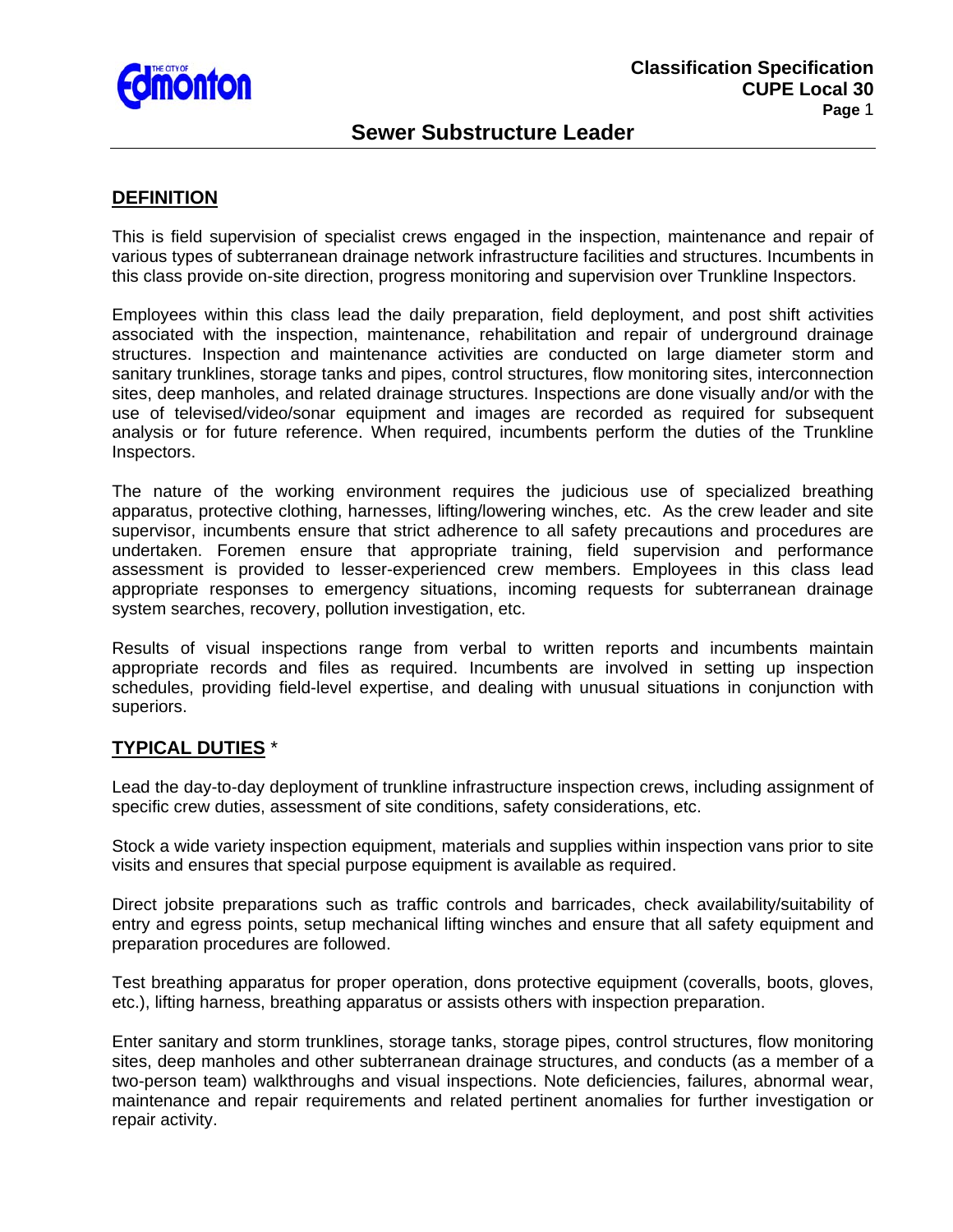

# **Sewer Substructure Leader**

Perform video inspections, televised/still photography, sonar testing and related equipment operations.

Carry out on-site repair, installation, and related activity through the use of hand and power tools, including the installation and maintenance of odour flaps.

Report both verbally and in writing the disposition of inspection and repair activity.

Provide jobsite assistance to walkers including winching, post-entry protective equipment removal, monitoring the ongoing status of both trunkline inspectors and flow rates, immediately responding to safety or emergency situations, etc.

Install and remove flow meters as required.

Maintain, inspect, repair, test, and certify specialized breathing apparatus used during subterranean inspections. Equipment is disassembled, cleaned, inspected, repaired, tested and records maintained as required.

Maintain related harness, protective clothing, winching equipment, repair tools, lighting equipment, etc. and ensure that trunkline vans are maintained in optimum operating condition.

Ensure compliance of new infrastructure to standards for partial or full acceptance into inventory prior to issuance of CCC and FAC certifications.

Conduct special purpose inspections and searches to support sewer pollution investigations, police and/or military requirements, etc.

Perform related duties as required.

### **KNOWLEDGE, ABILITIES AND SKILLS**

Knowledge of the drainage infrastructure and associated structures and related construction standards.

Ability to use, repair, adjust and maintain specialized breathing apparatus, specialized protective clothing and safety equipment, harnesses, winching equipment as well as a wide variety of inspection, testing and repair equipment and devices.

Ability to work as an effective member of a team and to apply support activities and respond to emergency or unusual situations.

Ability to withstand high levels of physical and mental stress associated with heavy exertion for extended periods of time within an isolated, total darkness and hazardous working environment.

Ability to read and interpret drainage infrastructure plans and to complete various inspection, repair and associated reports.

Ability to perform special duties and projects associated with police investigations, body search and recovery, weapons recovery, subsidence investigation, media and military requests, etc.